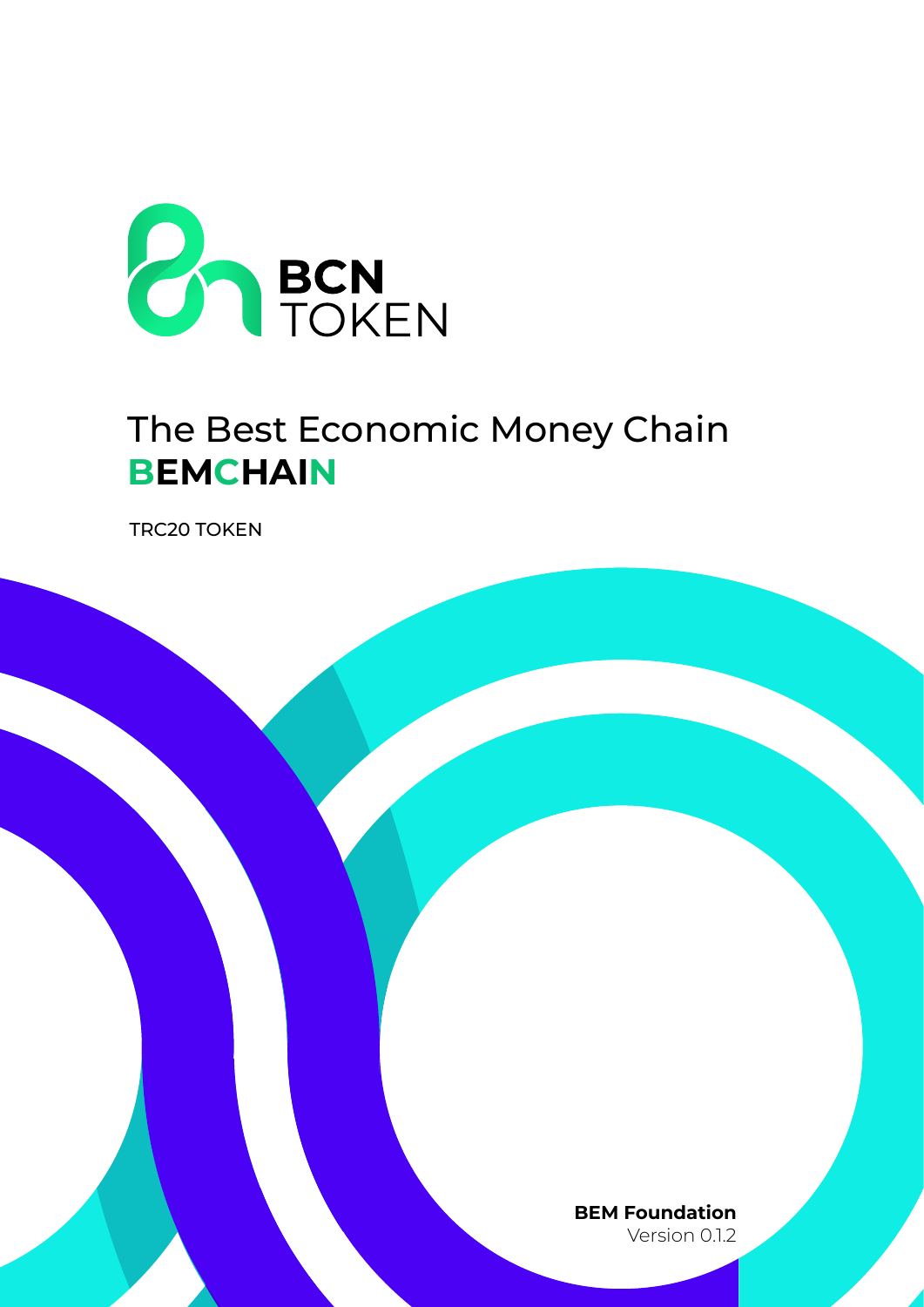

# **INDEX**

| <b>Introduction</b>                        | 3  |
|--------------------------------------------|----|
| <b>Whitepaper</b>                          | 3  |
| <b>Token &amp; Coin</b>                    | 4  |
| <b>Smart contract</b>                      | 4  |
| <b>BEM Foundation</b>                      | 5  |
| <b>Goals of the BCN</b>                    | 5  |
| <b>Why BCN?</b>                            | 6  |
| <b>BCN specifications</b>                  | 7  |
| <b>TOKENOMICS</b>                          | 8  |
| <b>USE CASES: (PROJECTS)</b>               | 10 |
| <b>BEMCHAIN</b>                            | 10 |
| <b>BEMGAMES</b>                            | 10 |
| <b>BEMULATOR</b>                           | 10 |
| <b>BEMPAY</b>                              | 11 |
| <b>BEMPIRE</b>                             | 11 |
| <b>BEMEX</b>                               | 11 |
| <b>BemChain (Launchpad)</b>                | 12 |
| <b>History of BemChain</b>                 | 13 |
| <b>NODE</b>                                | 14 |
| <b>How Do Public Nodes Function?</b>       | 14 |
| <b>Public Node</b>                         | 14 |
| <b>Dedicated Node</b>                      | 14 |
| <b>BemChain dedicated node</b>             | 14 |
| <b>Cooperation with BEM Foundation</b>     | 15 |
| <b>BEM Foundation and Humanitarian Aid</b> | 16 |
| <b>Future Plans</b>                        | 17 |
| <b>Road Map</b>                            | 18 |
| <b>BCN &amp; Social Media:</b>             | 19 |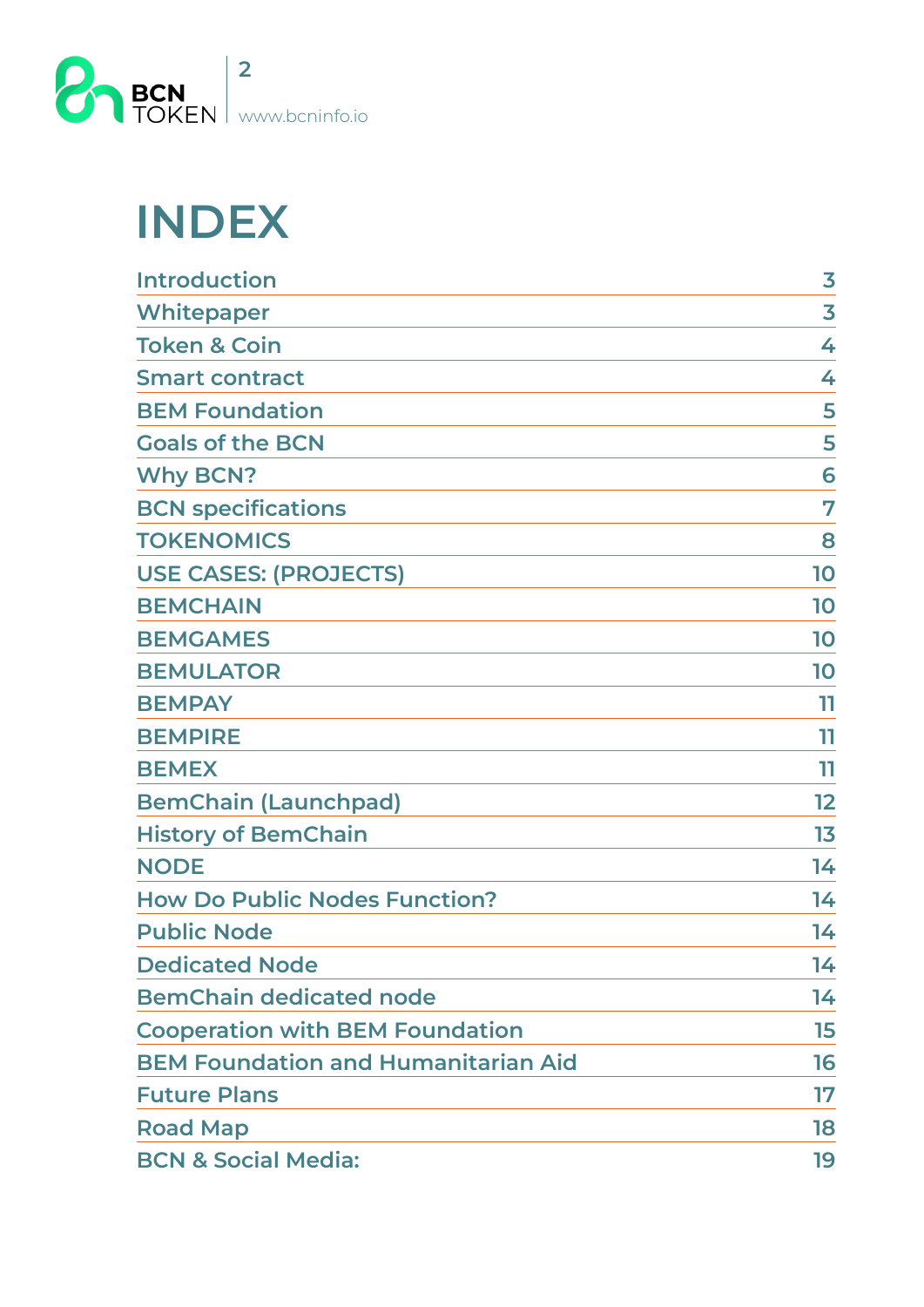<span id="page-2-0"></span>

#### **Introduction**

This paper presents **BCN** TOKEN information, including the purpose, use cases, technical specifications, and future plans.

After studying this whitepaper, you acquire comprehensive knowledge about BCN and a better understanding of why it was built. Also, you can enjoy a wiser .investment

We have covered the essential information in the whitepaper.

## **Whitepaper**

A whitepaper is a document in the field of cryptocurrencies that includes a comprehensive description of a decentralized project. In fact, a whitepaper is considered a project is letter of introduction by which the reader can know the project is future services or innovations and what problems it can solve.

This whitepaper aims to show the currency is precise future plans. The whitepaper includes a comprehensive description of the product itself and its technology, solution, token details, and some information about the development team and their road map for this project.

It is essential to read the whitepaper because: First, it allows you to understand and become familiar with the project itself. Second, you can understand the technology, product, or the offered solutions. Finally, you can measure the token>s credibility and decide to invest in this project with a broader perspective.

## **Blockchain**

Simply, a blockchain is a system of recording data and reports. What distinguish it from traditional systems is that the stored data is shared among all network members. Cryptography and data distribution make it almost impossible to hack, remove, or alter the recorded data.

In fact, a blockchain is a ledger that can store data in the forms of different transactions so that each network member can have a copy of the ledger.

A blockchain can be considered a specific type of database that can store various data safely and immutably. In fact, a blockchain is a ledger that can store data in the forms of different transactions so that each network member can have a copy of the ledger. Therefore, a blockchain is implemented on a network of various members. All members can participate in managing and handling transactions.

Blockchain is a type of Distributed Ledger Technology (DLT). The technology existed even before Bitcoin. However, most users mistakenly consider this technology the same as blockchain, Bitcoin, and all cryptocurrencies.

A blockchain is a network consisting of various members that can safely process and store data. As mentioned above, this network is a type of Distributed Ledger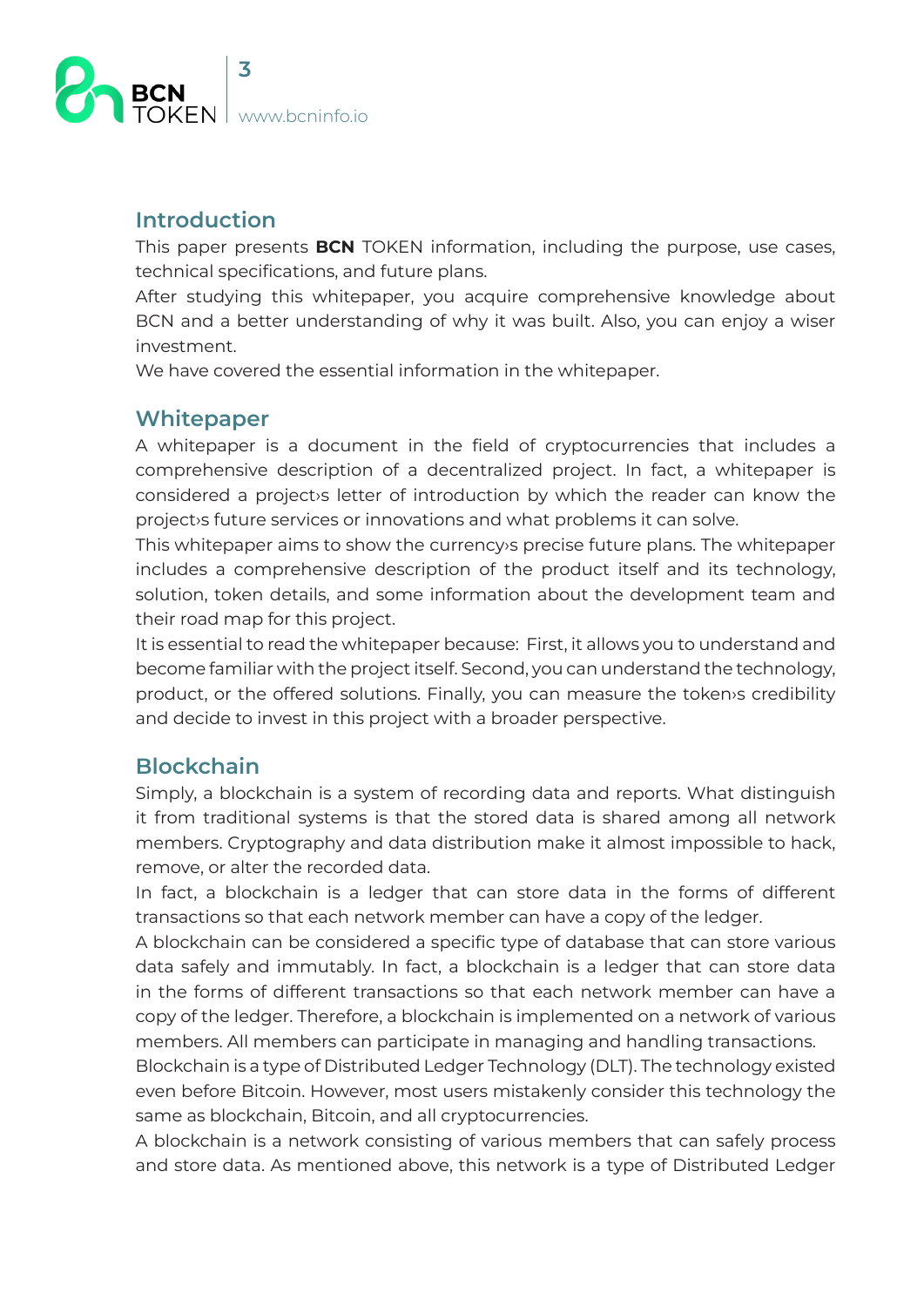<span id="page-3-0"></span>

Technology or DLT. Hence, we can conclude that a copy of data stored in the primary blockchain is available for each network member. The networks are called nodes. which have various types, including Master Nodes and Lightweight Nodes. There is a Peer to Peer (P2P) connection between nodes.

A general concept of blockchain is presented here briefly. However, you need to thoroughly study blockchain to understand it entirely.

#### **Token & Coin**

A token is a digital currency that lacks an independent blockchain and is transferred between other networks (e.g., Tron) in the cryptocurrency market.

Therefore, having or not having an independent blockchain can define the distinction between a token and a coin in the cryptocurrency market. According to this definition, a coin is a digital currency with an independent blockchain. And a token is a currency with no independent blockchain.

Bitcoin and Tron are categorized as «coins» because they have a dedicated blockchain. Also, Tether is the most used token in the cryptocurrency market.

#### **Smart** contract

A smart contract is a programming code that implements on a blockchain. It can run special commands if a series of circumstances occur. Smart contacts are a revolutionary innovation by which we no longer need to trust third-party mediators. Smart contacts are implemented on a blockchain. And the primary feature of a blockchain is its distributed nature. Besides complicated technical processes, smart contracts are shared among nodes once recorded on the blockchain. All members have a copy of that. Thus, disrupting or altering it is almost impossible because all blockchain members are running it, not just one or multiple servers and centralized entities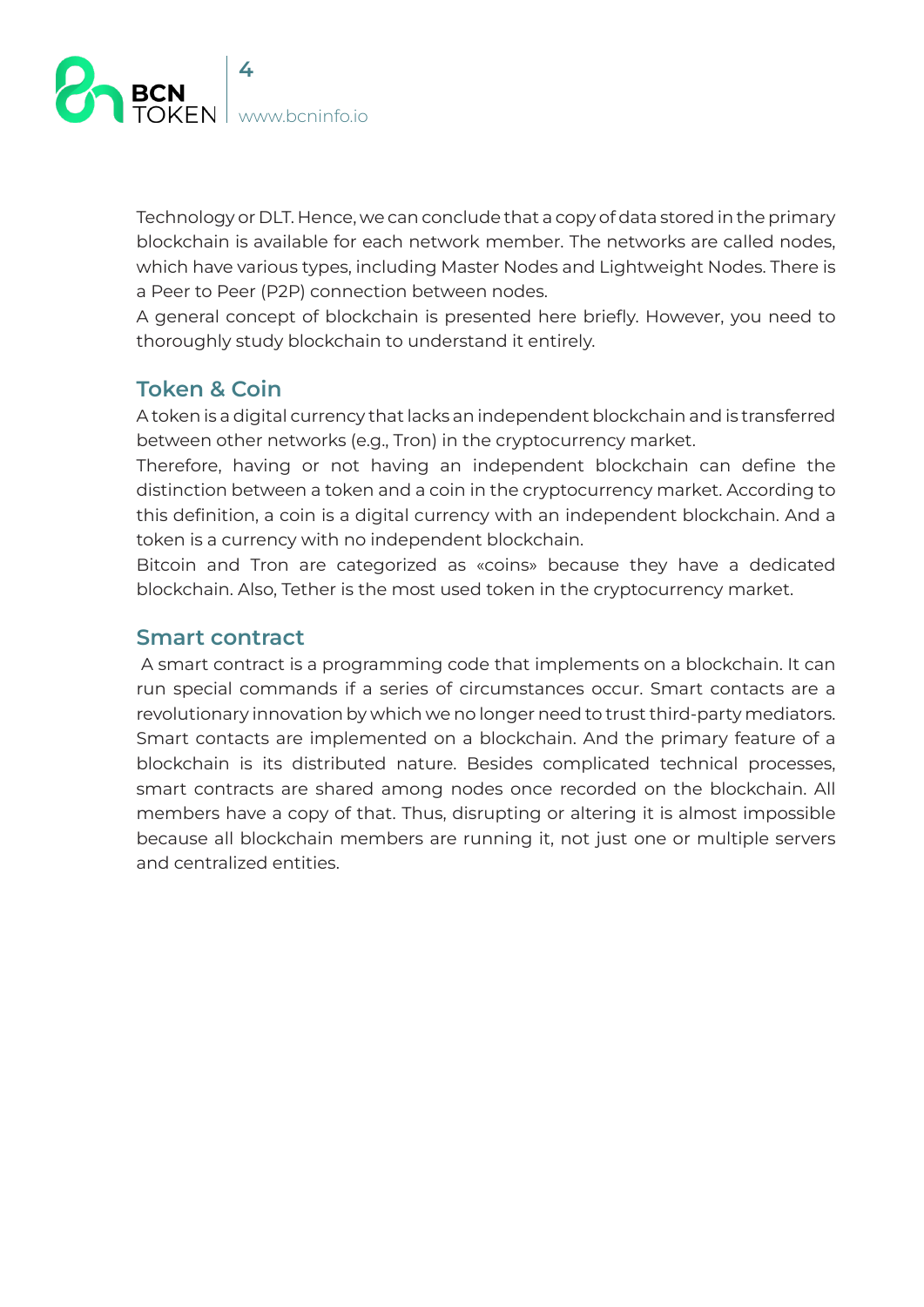<span id="page-4-0"></span>

## **BEM** Foundation

The Best Economic Money Foundation

BEM foundation was established in 2020 as an entrepreneur in the blockchain field to develop this industry globally.

The foundation consists of experts in cryptocurrency, blockchain programming, and marketing. Each member of the foundation has several years of working experience in the mentioned field. Inspired by blockchain principles (decentralized) and to increase the security level of projects, the identity of these individuals is not disclosed.

BEM foundation was established to create a blockchain-based ecosystem and create job opportunities in blockchain.

In fact, we explore market needs and create projects so that all people can quickly understand blockchain projects and start working on them.

BemChain Token (BCN TOKEN)

BCN is a TRC20 Token, and the BCN is built into the TRON Blockchain. The BEM Foundation owns the **BCN** TOKEN.

BCN is one of the executive programs of the BEM Foundation. The BemChain project provides BCN.

BCN is used in entrepreneurship programs and plays an important role. Payment of commissions and financial transactions is made with the **BCN** TOKEN

## **Goals of the BCN**

**BCN** TOKEN plays a vital role in the BEM foundation. BEM>s currency is BCN.

BEM foundation will implement the development program of BCN in exchanges and news networks in the second season of 2022. This would help us promote BCN in the market.

Other projects will be launched and employed once the BCN branding program is completed.

BCN is expected to grow significantly due to limited supply and several use cases.

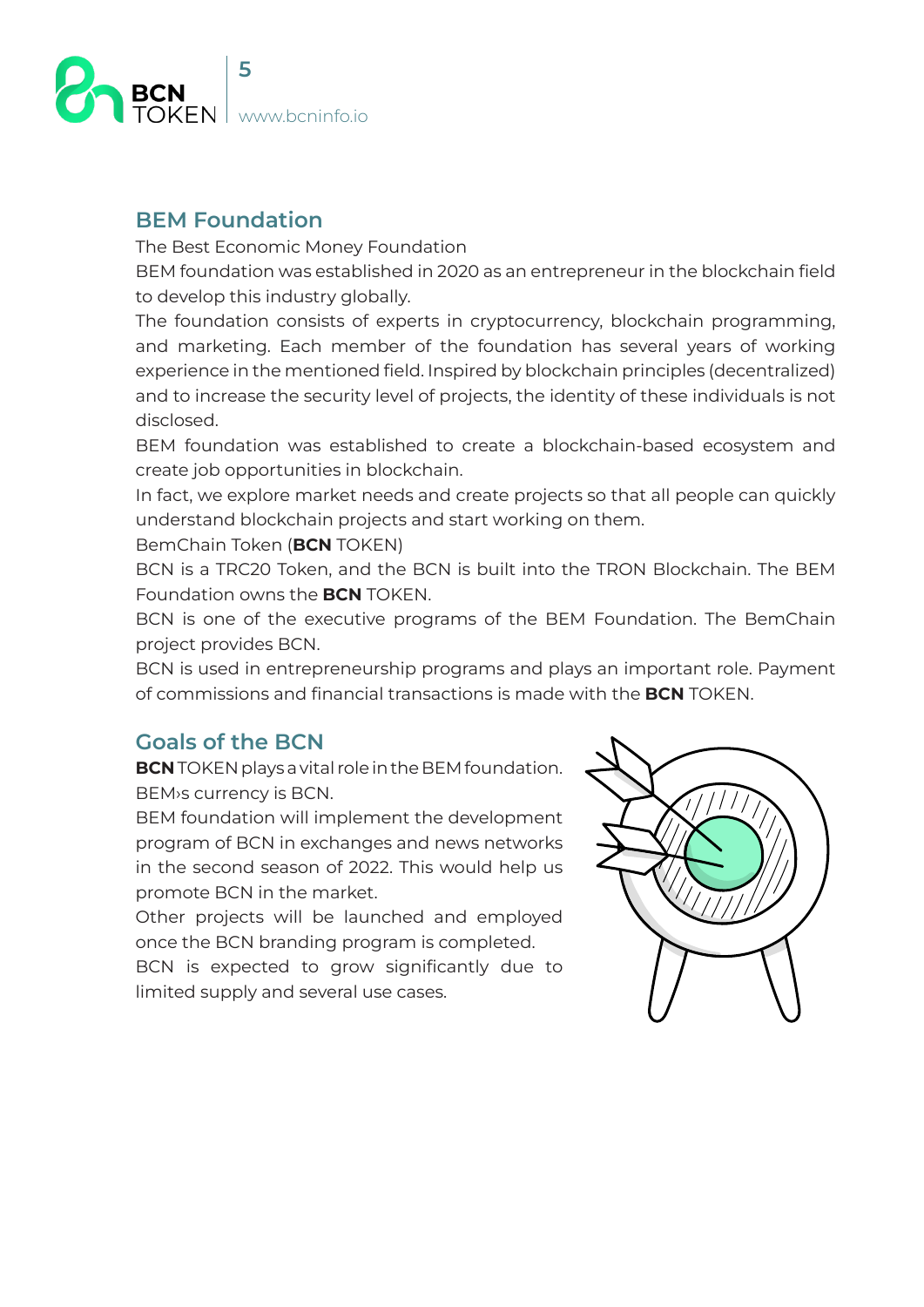<span id="page-5-0"></span>

## **Why BCN?**

- $\cdot$  It has strong support and a dedicated project
- $\cdot$  It is used in various projects as a currency
- $\cdot$  It is used in progressive and multi-level projects as commission and bonus.

Most digital currencies are promoted and publicized for future projects.

But **BCN** TOKEN is already used in games, payment gateways, DEX, and launchpads. Additionally, projects like Blockchain and NFT Market are currently in the second phase and ready to use. Their use depends on BCN development.

Its expert development team knows a currency is development process, and BCN can quickly set a market trend.

This competent team and their projects have made BCN an excellent choice for short-term and long-term investment and day trading.

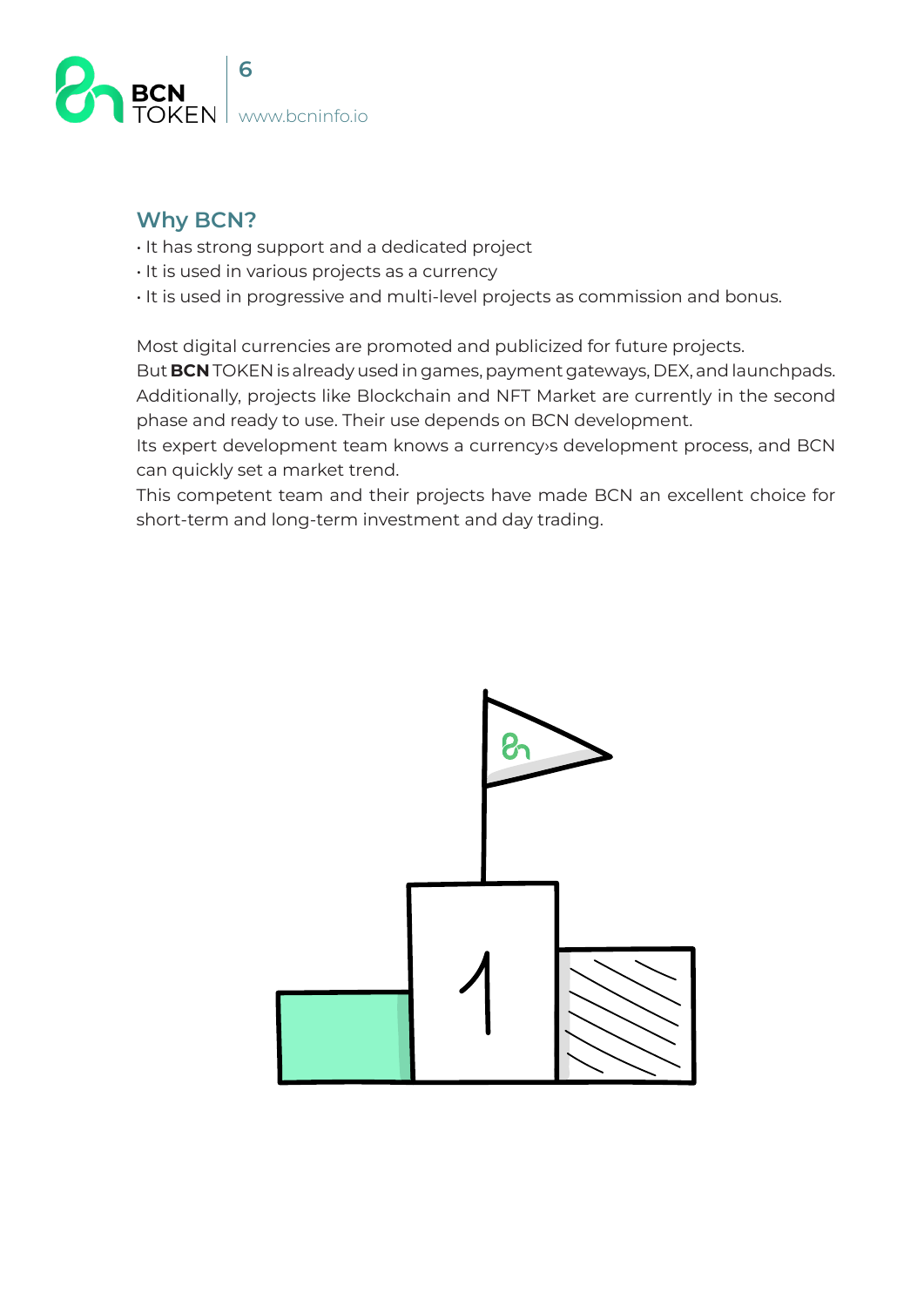<span id="page-6-0"></span>

## **BCN** specifications

The Best Economic Money Chain Token BEMCHAIN TOKEN **BCN** TOKEN BCN is a TRC20 Token and is based on the TRON Blockchain.

| <b>Total supply:</b>       | 500,000,000 BCN                                                   |  |  |
|----------------------------|-------------------------------------------------------------------|--|--|
| <b>Circulating Supply:</b> | 500,000,000 BCN                                                   |  |  |
| <b>Contract address:</b>   | TAoA331n3iKDkR62kAZ4H2n3vNL7y3d8x9                                |  |  |
| <b>Decimal Places:</b>     | 6                                                                 |  |  |
| <b>Issuing Time:</b>       | 2021-07-06 19:25:47 (UTC)                                         |  |  |
| <b>Official Website:</b>   | https://bcninfo.io/                                               |  |  |
| <b>More information:</b>   | view on Tron scan                                                 |  |  |
|                            | https://tronscan.org/#/token20/TAoA331n3iKDkR62kAZ4H2n3vNL7y3d8x9 |  |  |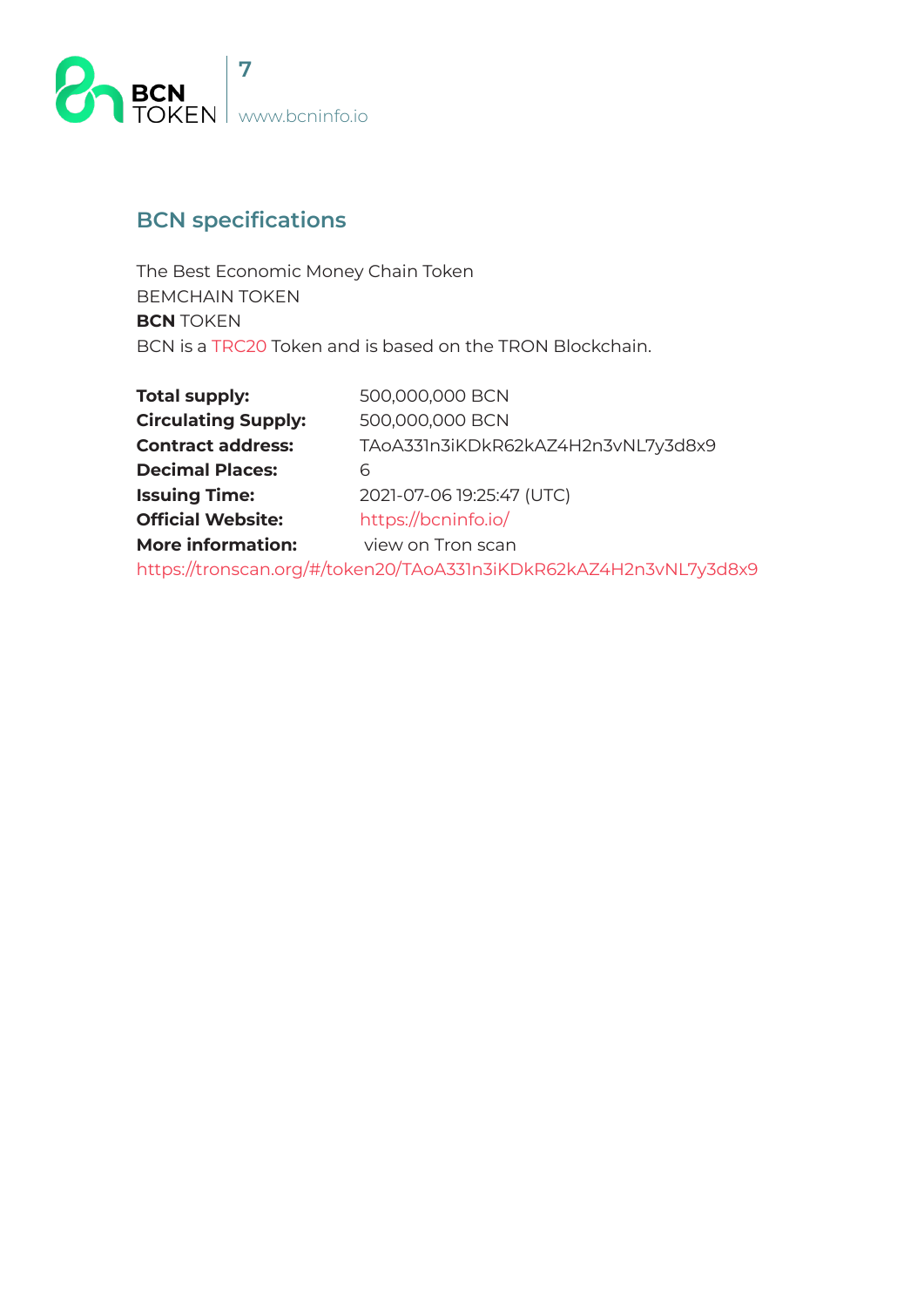<span id="page-7-0"></span>

#### **:TOKENOMICS**

| <b>Total supply:</b>       | 500,000,000 BCN                                                  |
|----------------------------|------------------------------------------------------------------|
| <b>Circulating Supply:</b> | 500,000,000 BCN                                                  |
|                            | BCN total supply is 500 millions and all tokens are circulating. |
| Pre-sale & public sale:    | 90% (450,000,000 BCN)                                            |
| $\sim$ $\sim$              |                                                                  |

90 percent of BCN TOKENs have been released in the market from 7.7.2021 to 6.2.2022 (7 months).

| <b>Founders and Developers:</b> | 4% (20,000,000 BCN)  |
|---------------------------------|----------------------|
| <b>Liquidity reserve:</b>       | 3% (15,000,000 BCN)  |
| <b>Marketing and Promotion:</b> | 1.5% (7,500,000 BCN) |
| <b>Airdrop and Giveaways:</b>   | 1.5% (7,500,000 BCN) |

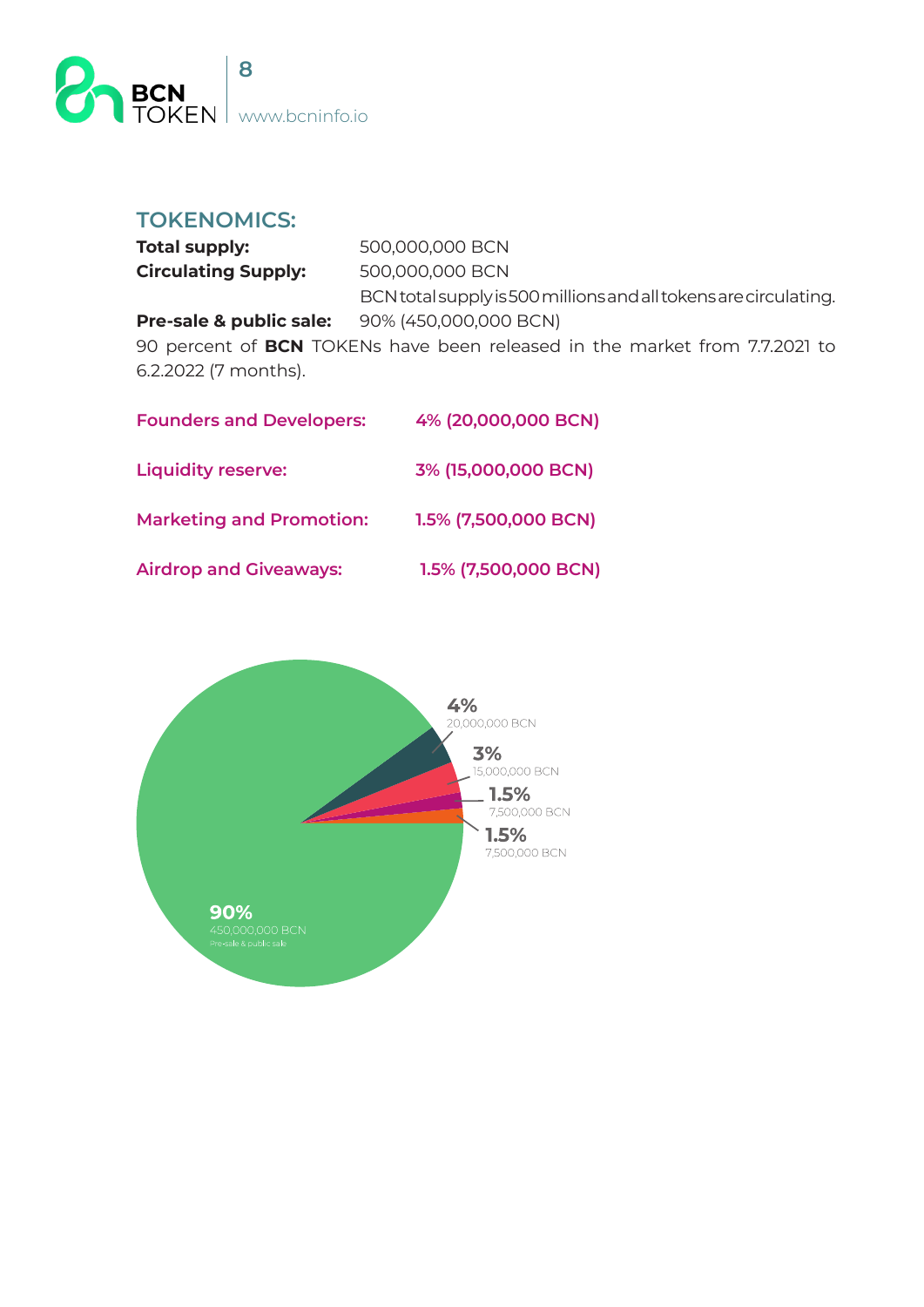



#### **:SUNSWAP**

BCN/TRX pair was listed in the Sunswap exchange on 07.02.2022 at 11:05:48. BCN/TRX Pair contract address: TTuexAJ37d8z7Ur1vaYbpiNxnzZNRNVH3V

https://sunswap.com/#/scan/detail/TAoA331n3iKDkR62kAZ4H2n3vNL7y3d8x9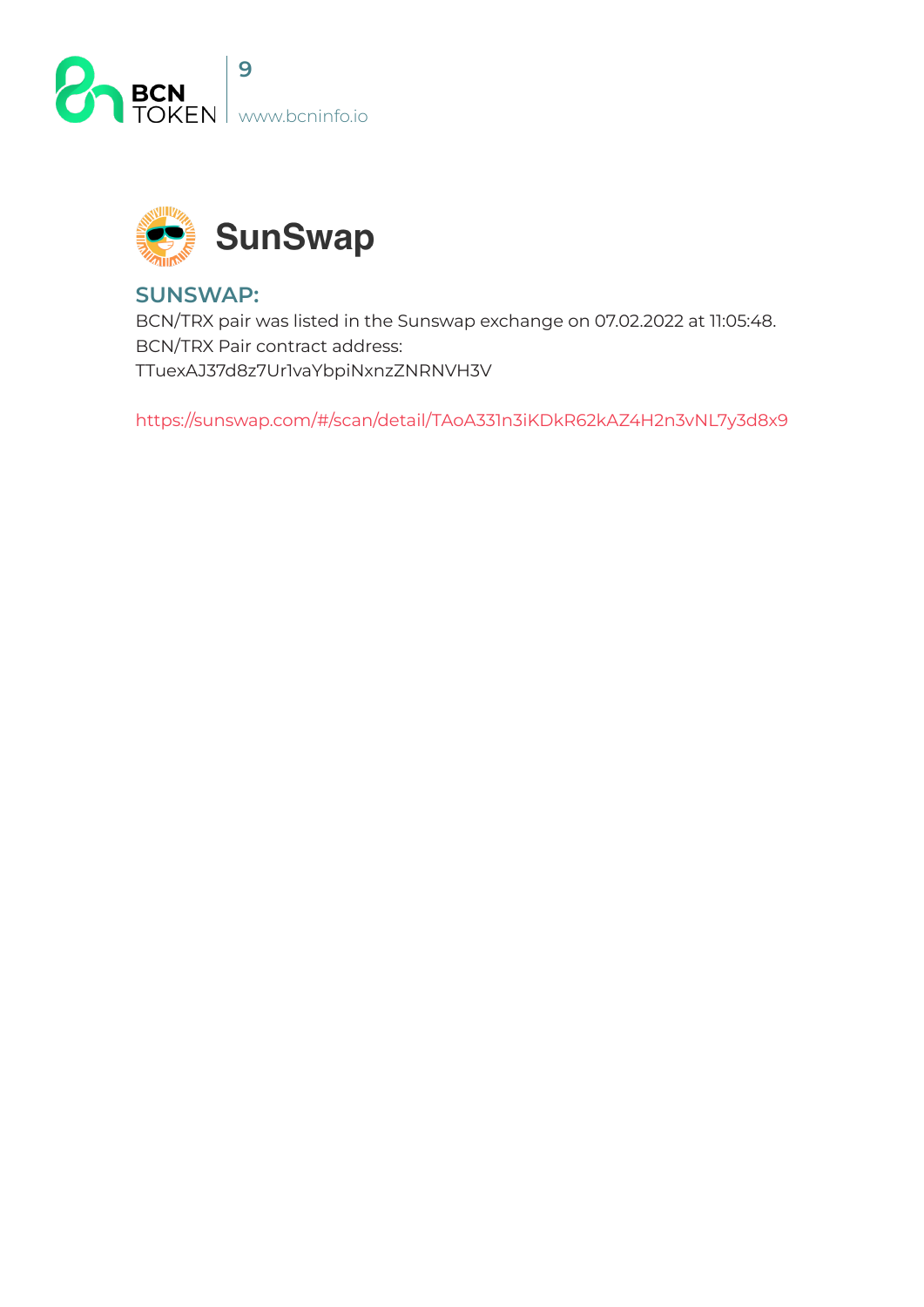<span id="page-9-0"></span>

## **USE CASES: (PROJECTS)**

BEM foundation has numerous substantial projects. **BCN** TOKEN is backed by the projects and use cases.

The projects are described below:



#### **BEMCHAIN**

Bem Chain project is a launchpad project. This project helps new tokens of the BEM foundation grow. In this project, the developers receive commission and bonus in BCN.

https://bemchain.io



#### **BEMGAMES**

BEMGames project is a set of VR games, live games, sportsbooks, and predictions. More than 11000 games are ready to be played in the project. Another BEM foundation project is a payment gateway called BEMPAY. In Bemgames, you can charge your account with a **BCN** TOKEN and play the game. Besides, the payments are also made with the same method.

https://bemgames.io



#### **BEMULATOR**

Bemulator is an NFT Market project. The project is designed and built based on Binance Smart Chain. You can trade with BNB and bemt pro-NFT(s) in this project. https://bemulator.io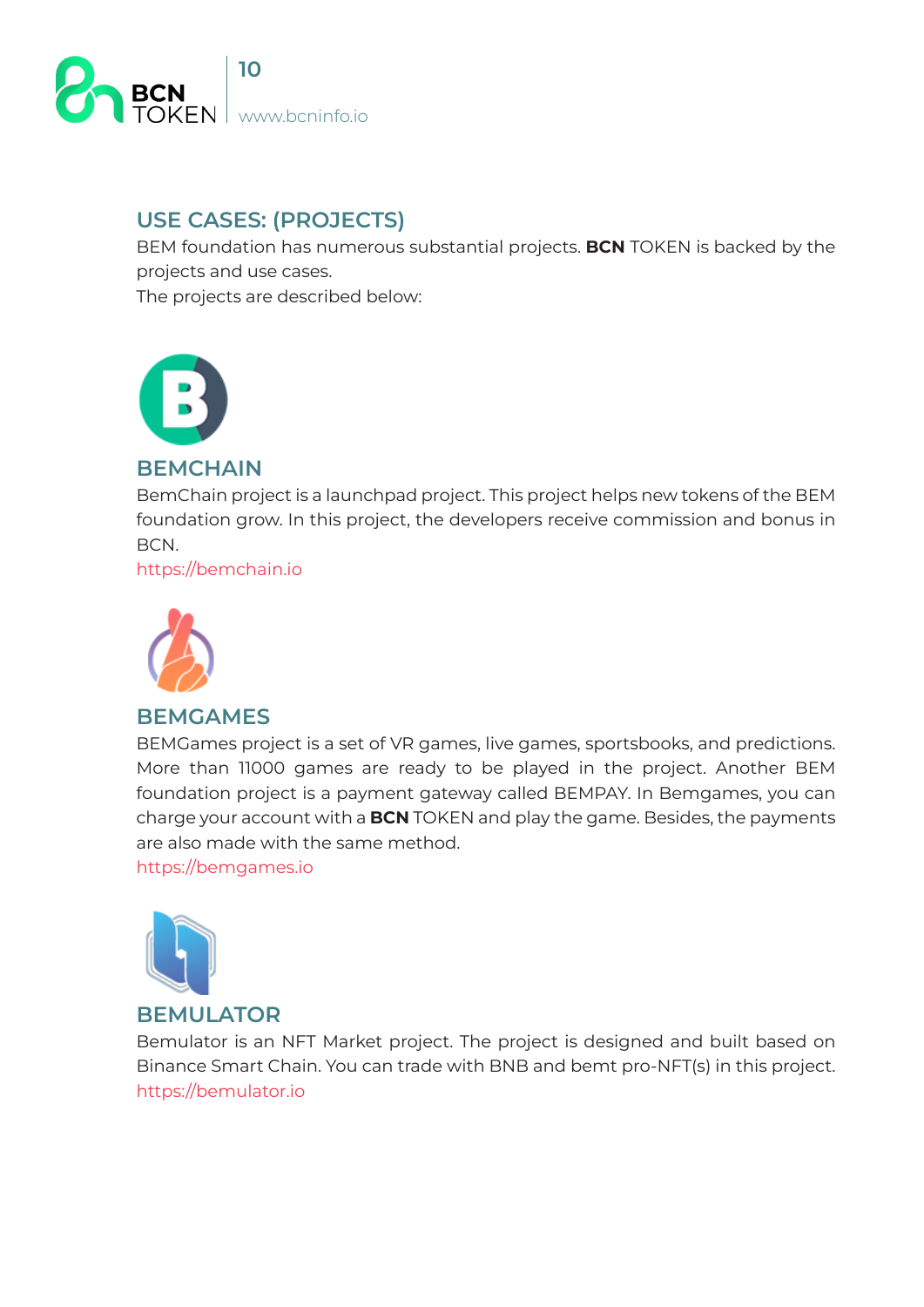<span id="page-10-0"></span>



#### **BEMPAY**

Bempay is another powerful project that offers numerous services, including a payment gateway, wallet, P.O.S machine, BEM CARD machine, customers club, link, chip payment, QR payment, and crypto cheque payment.

BCN is the network is primary token. Also, the network includes other famous and major currencies by which you can make transactions and trade.

https://bempay.io



#### **BEMPIRE**

Bempire project is BEM>s blockchain. It is a PoA blockchain. Some of its advantages include high transaction speed and significantly low cost. The blockchain was developed to support high transaction smart contracts as a fundamental solution. In addition to that, infinite validators of the blockchain have enhanced this PoA blockchain.

https://bemscan.io



#### **BEMEX**

Bemex project is a decentralized exchange. It>s a multi-chain and order book exchange that features margin trade, liquidity pool lending, and farm. The exchange uses BCN as the base currency. And if you use BCN in your transactions,

you get a fee discount.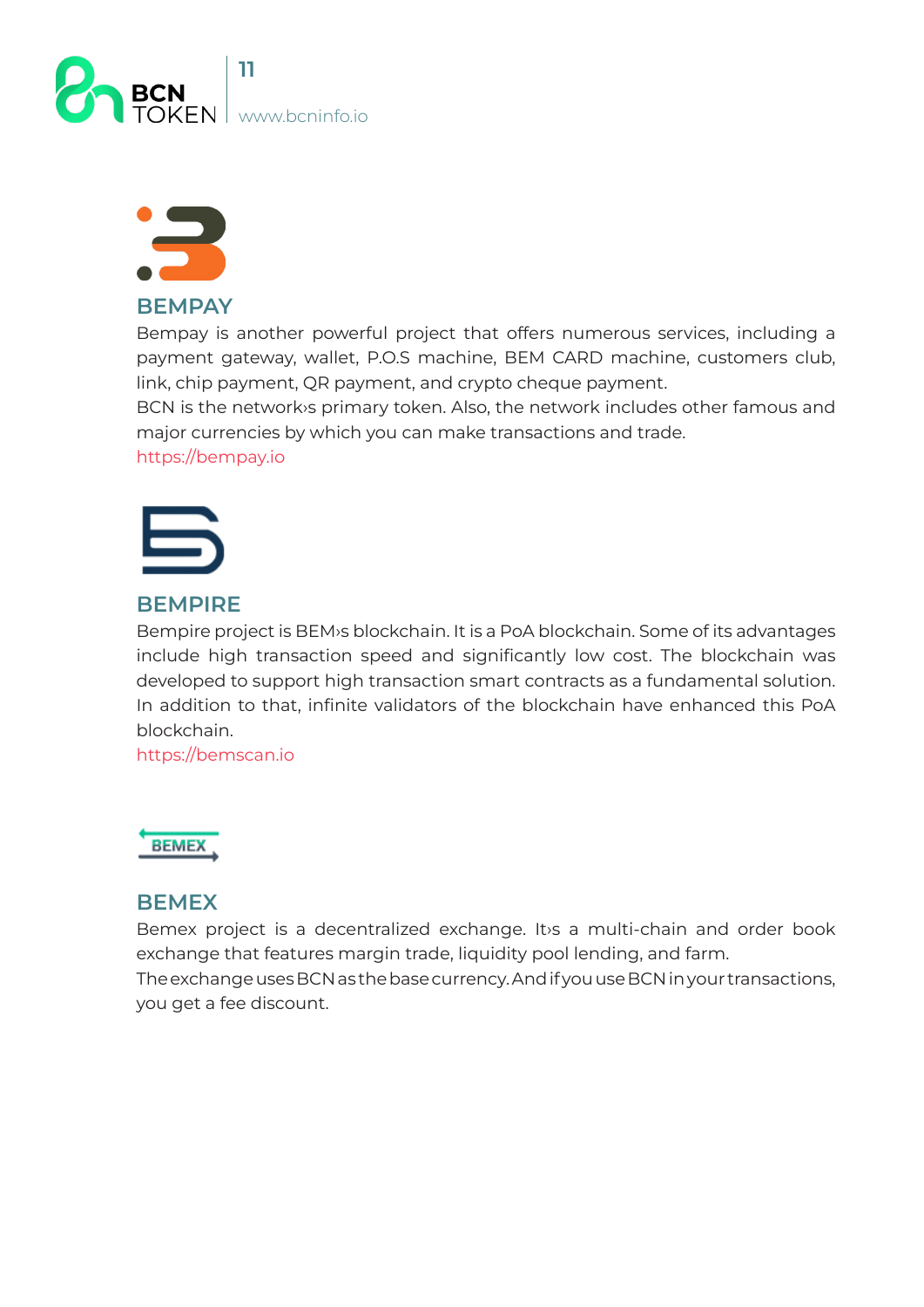<span id="page-11-0"></span>



#### **BemChain (Launchpad)**

BemChain is the crucial link between BEM Foundation projects and a gateway for public investors and marketers to participate in entrepreneurship programs.

BemChain plans are the intersection of marketing and investment to generate revenue, and they use blockchain technologies to enable people to invest in BemChain plans.

Investing in blockchain is very simple: buy tokens announced by BemChain or participate in sales with multi-level marketing methods.

The BEM Foundation has stated that it wants to work in the field of entrepreneurship and job creation and is investing in blockchain projects to achieve this great and valuable goal.

These projects will have more applicants every day. Casinos, chain games, wallets, exchanges, exchanges, Metaverse, the NFT market, and many more are some of the projects that the BEM Foundation is investing in.

BemChain is one of the projects that the BEM Foundation has invested in, and the project is a direct subset.

BemChain organizes ICO projects.

BEM Foundation projects are valued, converted into ICOs, and their tokens (stocks) are sold through BemChain.

BemChain is a multi-purpose project: token sales, marketing, entrepreneurship, and fundraising are some of BemChain is tasks.

BemChain uses a network marketing plan to advance its goals faster. By studying the (plans) on the site, you will better understand BemChain.

BemChain is also a dedicated Node of the Tron network. In the next section, a complete concept node description and the activity of BemChain are given as a dedicated Node of the Tron network.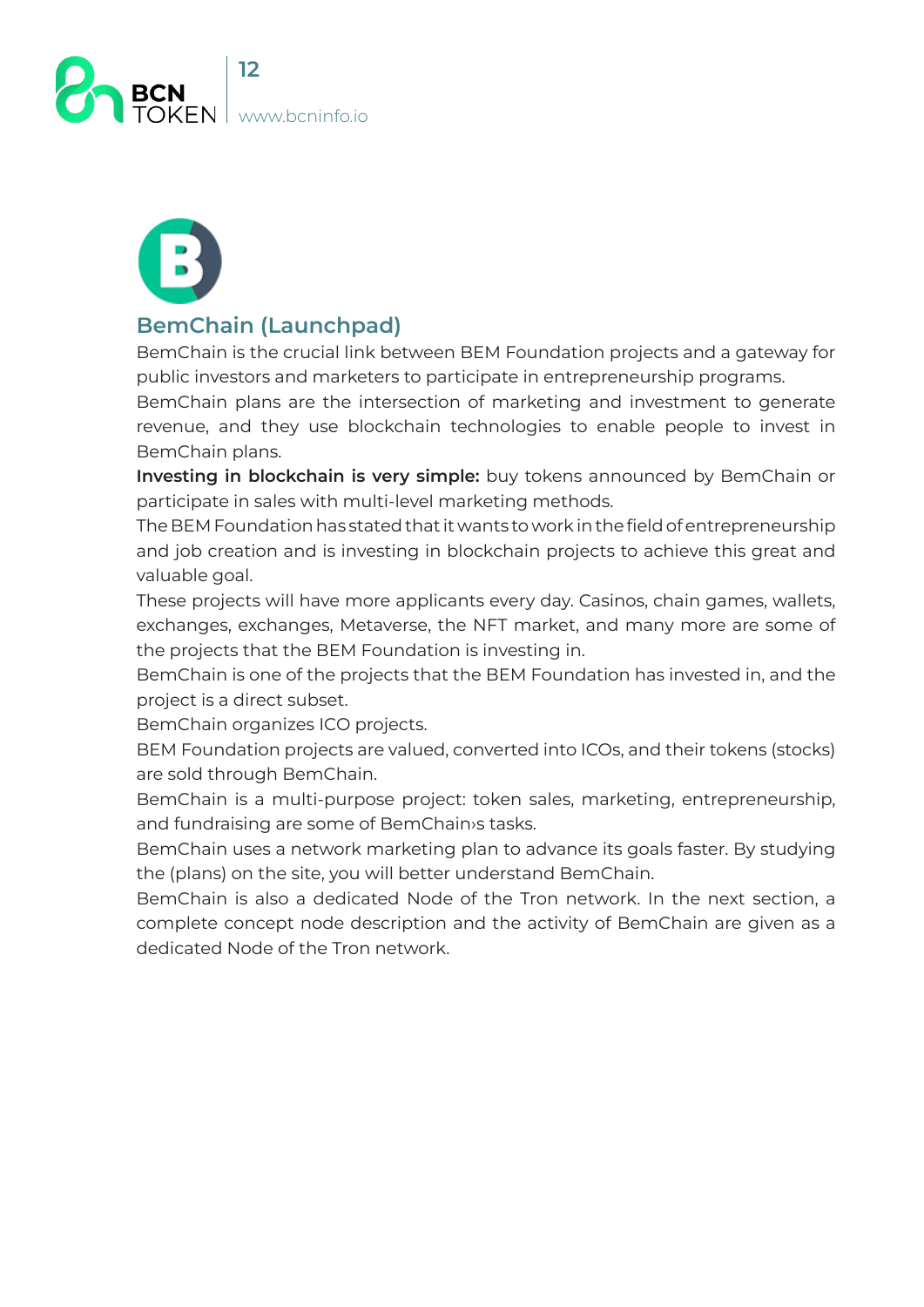<span id="page-12-0"></span>

## **History of BemChain**

The BemChain project was launched in March 2021 and completed in May 2021. The first registration was done on 2021 / May / 11.

The first token held by its BemChain ICO was the **BCN** TOKEN.

BCN is a TRC20 Token.

**Total Supply: 500,000,000** 

Use case: Bemex (multi-chain order book DEX)

The first BCN purchase was withdrawn from the account on July 20, 2021.

BemChain had set a two-year deadline for holding the BCN TOKEN ICO. But in 7 months, a total of 500,000,000 BCN were sold. Also, 17,667 Holders participated in this project.

This shows the power of the N.M plan in holding the ICO.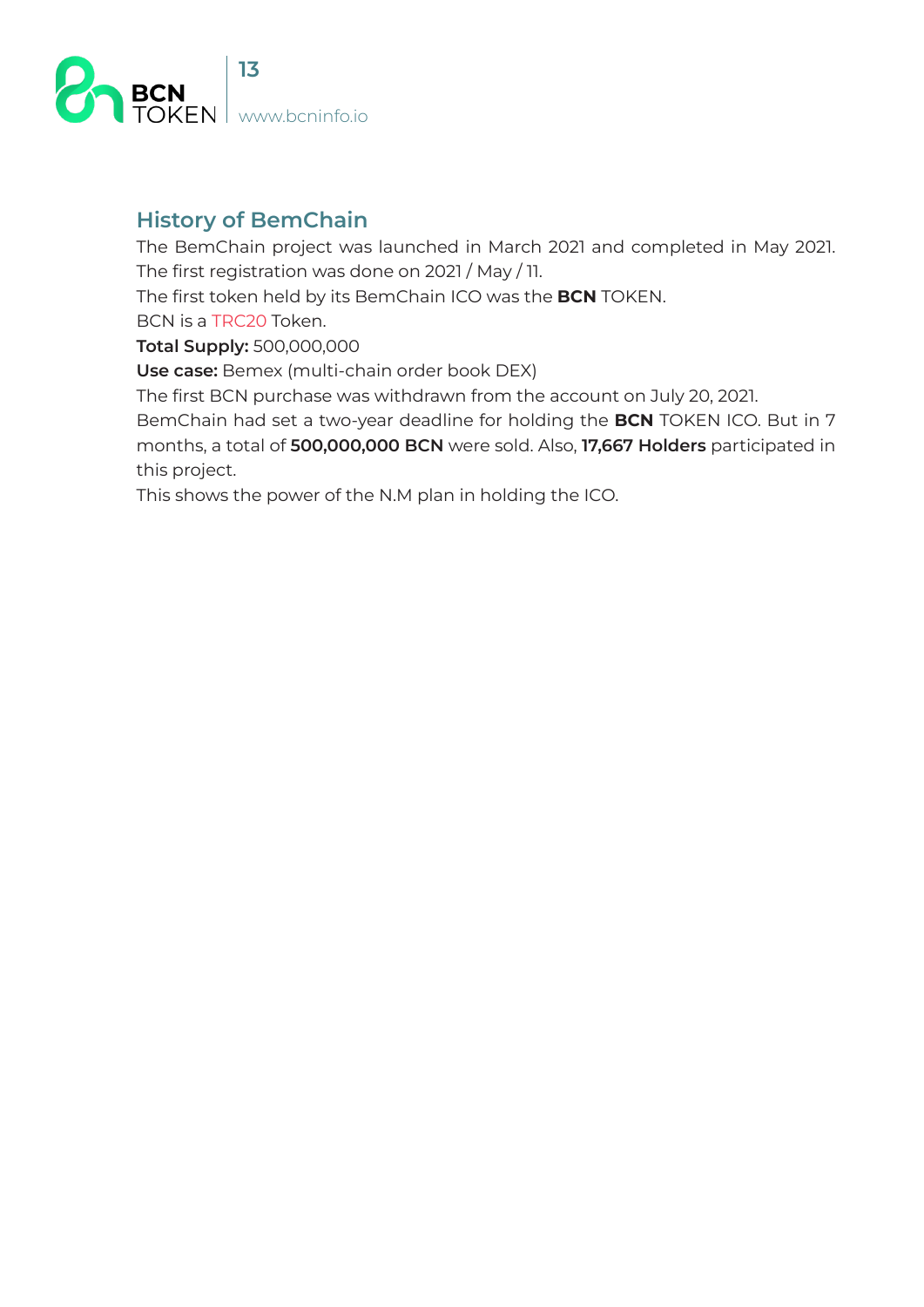<span id="page-13-0"></span>

## **NODE**

Cryptocurrencies have a decentralized network.

This means that they are not controlled and managed by a specific organization or person.

In fact, the network is being organized by computers around the world. Any device that connects to and participates in a currency code network is called a (node).

## **How Do Public Nodes Function?**

A public blockchain is an open network. Anyone can download the protocol, read, write an addendum, and participate in the system.

The public blockchain is distributed and decentralized. Transactions are recorded in the form of blocks and are connected so that they form a chain. Each new block has a timestamp, and it is checked by host computers (nodes) before it is written to the blockchain.

All transactions are public, and all nodes are equal. The data in the public blockchain is unchanged: it cannot be changed after the blocks are verified.

## **Public Node**

Global TRON nodes have a minimal capacity and only approve 30 transactions per day for each DAPP.

Those DAPPs that need more transactions to be approved should use a dedicated Node.

## **Dedicated Node**

A public network node is deployed exclusively for the customer.

A dedicated node is a node you exclusively use for your production purposes.

With a dedicated node, you pay for the compute and storage resources used by the node and do not pay for JSON-RPC requests to the node.

## **BemChain dedicated node:**

In June 2021, the BEM Foundation decided to set up a dedicated server and a Node to approve BemChain *is* many transactions.

In July 2021, BemChain is proprietary Node computer equipment was purchased, and BemChain is now a dedicated Tron network Node that only uses it to authenticate its program transactions.

Thanks to this dedicated node, the BemChain project always continues to work at its best and will not stop.

The BEM Foundation is always one step ahead of the challenges because of its expert blockchain support team.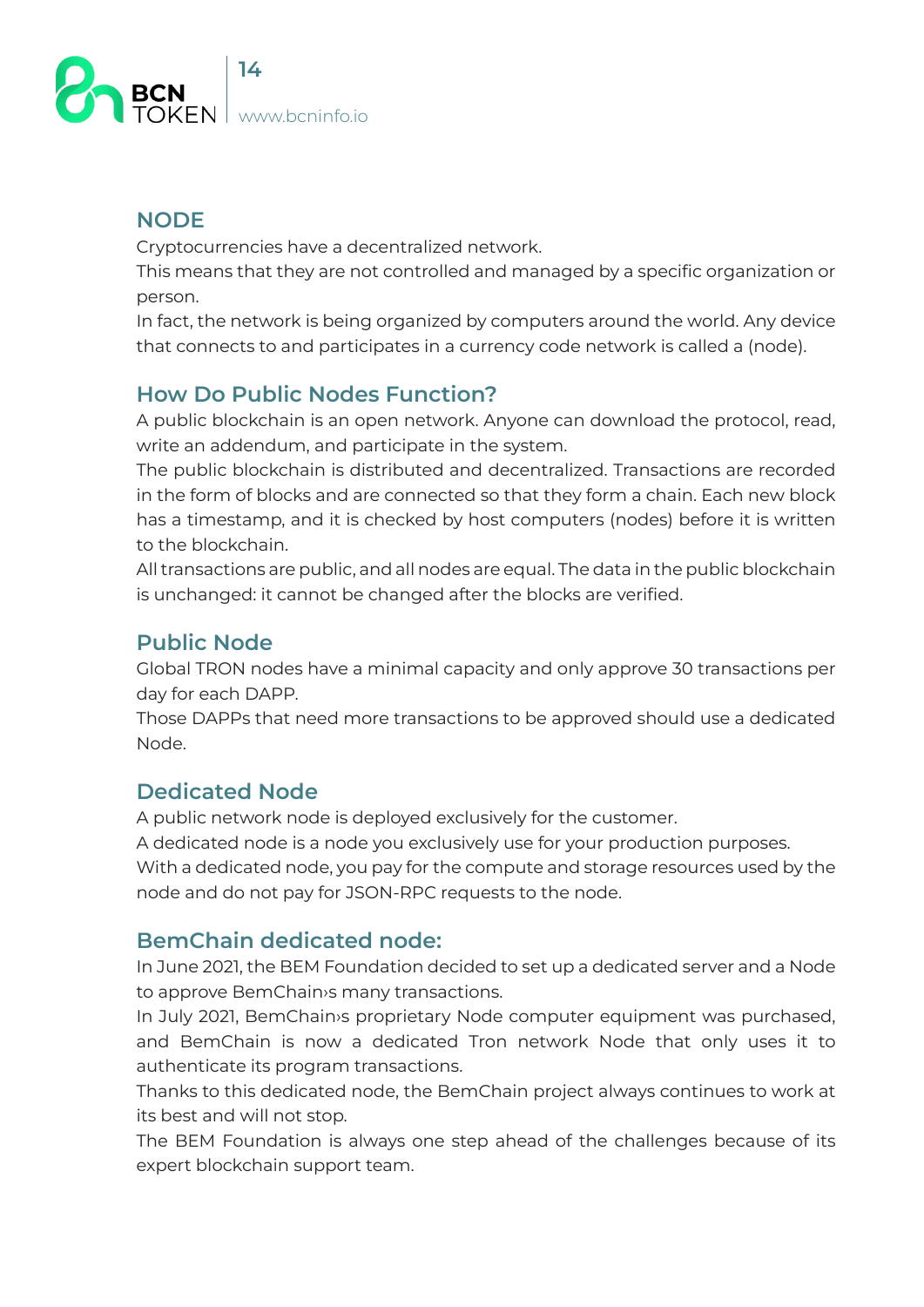<span id="page-14-0"></span>

## **Cooperation with BEM Foundation:**

If you have great ideas for entrepreneurship and want to expand your startup in blockchain, you can rest assured that BEM has all the infrastructure needed for your business.

Our foundation can provide all the funds required to create and implement your smart contracts.

Commonly, ideas face the problem of idealism. Therefore, they cannot be implemented. BEM foundation does not care about the level of simplicity of your idea because we can turn any idea into reality. The number of ideas implemented on the blockchain platform is increasingly growing.

BEM foundation creates a chain of these ideas and combines them. Also, it develops a series of potential needs and provided ideas.

At the beginning of each business, the BEM foundation develops the reguired infrastructure and gives it to potential applicants. BEM is members can generate ideas and launch their business on the blockchain platform. In the meantime, holders can satisfy their needs on the BEM platform.

Providing a business or holders ideas in the BEM system indicates its reliability. BEM specializes in developing, implementing, or providing the required infrastructure for a business.

#### **1: Note**

The projects are analyzed before implementation to avoid financial loss and prevent abuse. Moreover, the applicant is financial capacity can be examined thoroughly. **BCN** TOKEN is used in such projects as an indicator for project security and to ensure its survival.

#### **2: Note**

All ideas and projects assigned to the R&D team are confidential and will never be disclosed or copied.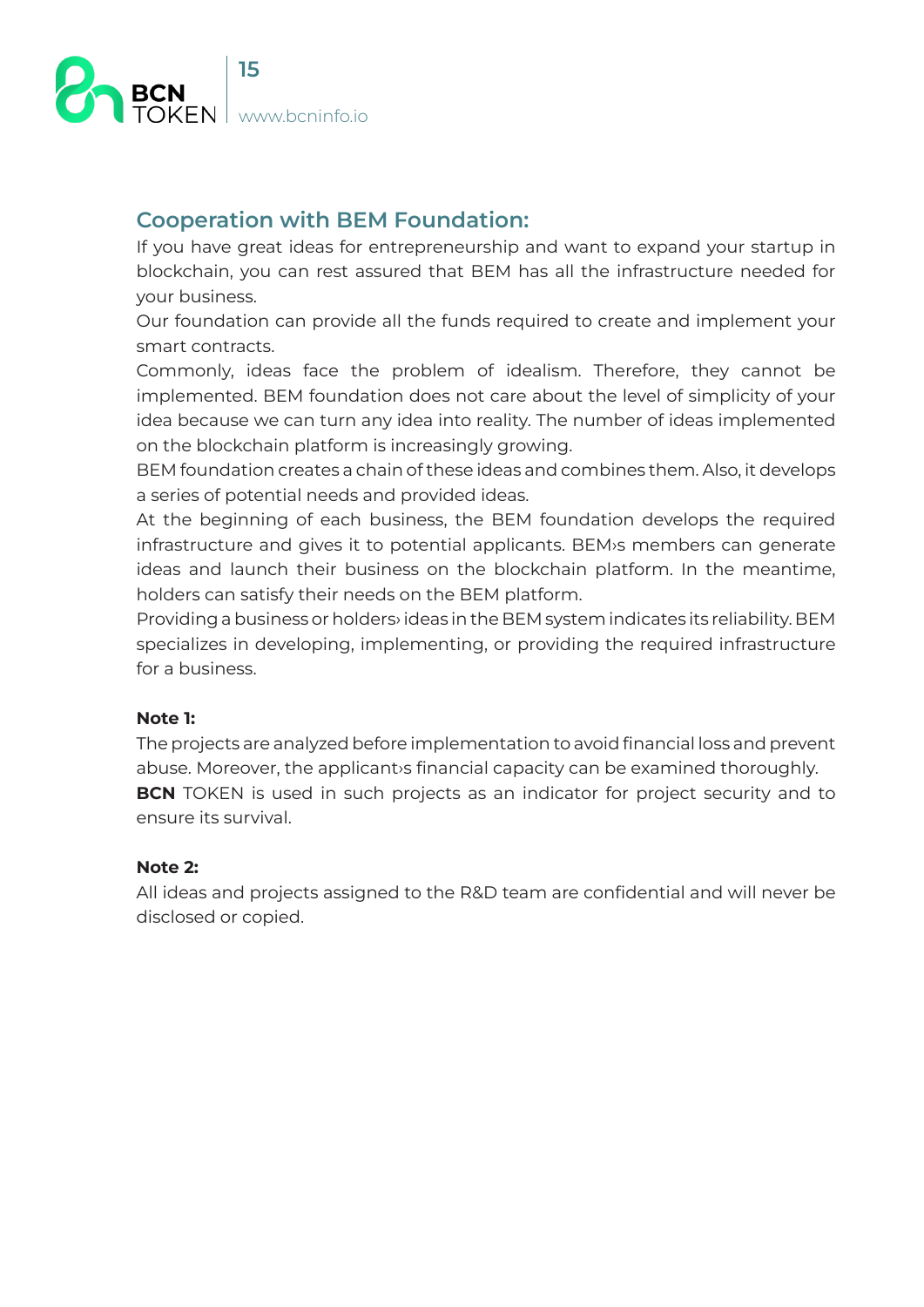<span id="page-15-0"></span>

## **BEM Foundation and Humanitarian Aid**

BEM foundation will do several humanitarian aids in different fields.

International Labour Organization (ILO), World Health Organization, UNESCO, and UNICEF are on BEM slist. However, besides cash donations to organizations, campaigns, and the businesses created on the blockchain, BEM will establish branches in different countries where people can work. This way, we can help these countries increase their employment rate.

These branches can support casinos, exchanges, blockchain, and factories working in the tech field.

BEM foundation also aims to become a large-scale entrepreneur and establish a company that supports blockchain and its related programs. This goal is unique because all businesses need to go online today. We aim to introduce the blockchain industry to governments.

Additionally, the BEM foundation will open an official office in the UAE, which is the heart of the blockchain industry in the world.

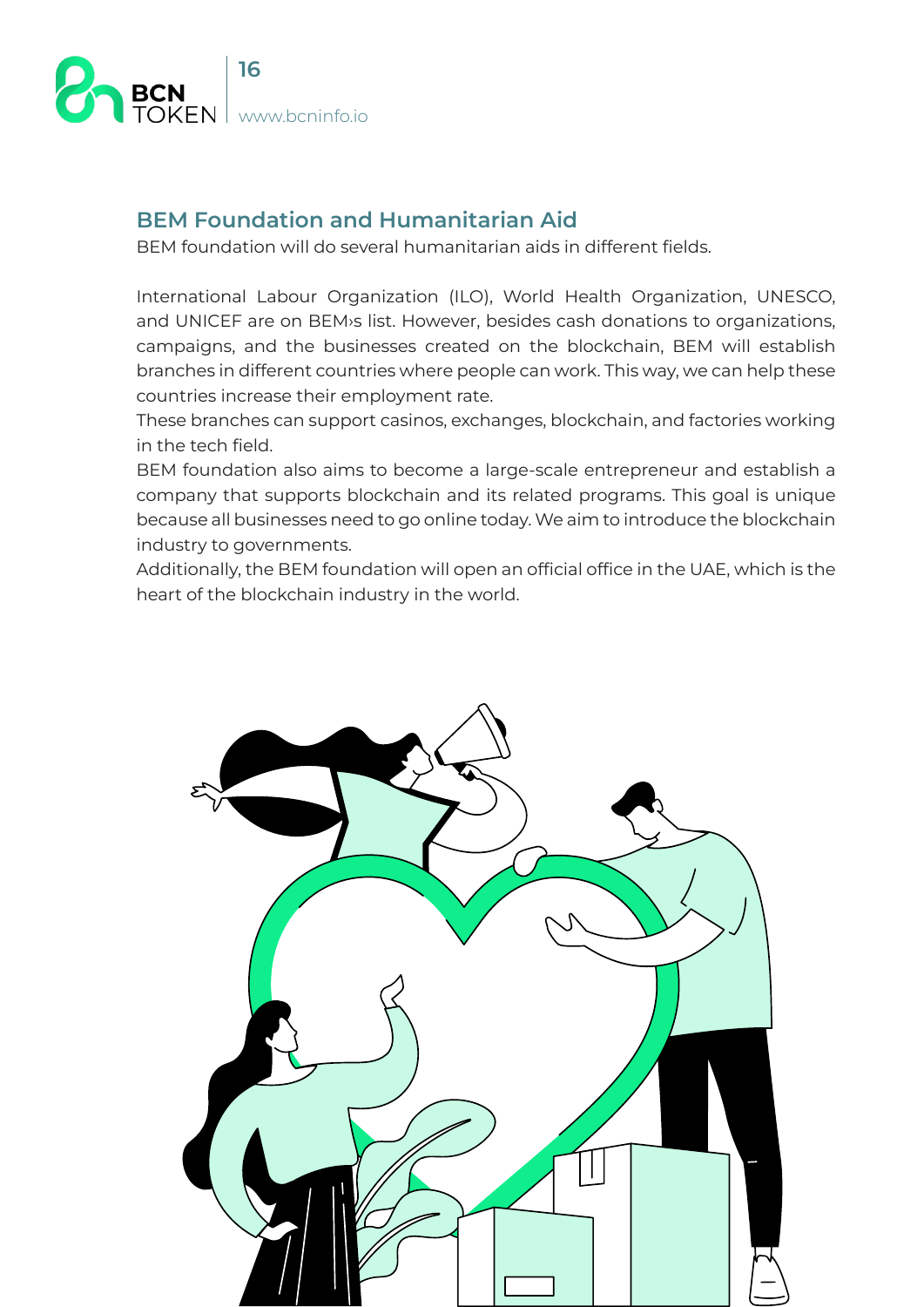<span id="page-16-0"></span>

## **Future Plans**

Finally, we will explain the future plans of the BEM foundation.

We are constantly evolving to transform the decentralized blockchain of Bempire into one of the most popular, modern, and progressive blockchains in the world.

Bempire will be launched with numerous validators and decentralized programs, including DEX, SWAP, NFT Market, Metaverse, on-chain gaming, casino, wallet, and payment gateways.

BEM foundation has significantly invested in the technologies that will change the future.

After achieving the final version, all technologies will be released with the BEM .brand

They include VR, wearables, IoT, metadata, machine learning, nanotechnology, and .blockchain

All these technologies will turn the BEM foundation into a megaproject.

The Final Word

We are trying to become better and increase our market share every day. BEM will constantly have more programs and technologies to offer. We consistently monitor the world<sub>'s</sub> needs and incorporate them into the blockchain. We continuously make our foundation bigger and more modern. We will do our best to develop BCN with maximum power.

However, you also have a vital role in helping BCN progress. Introduce **BCN** TOKENs to others as effective holders or traders so that we all can benefit from the journey.

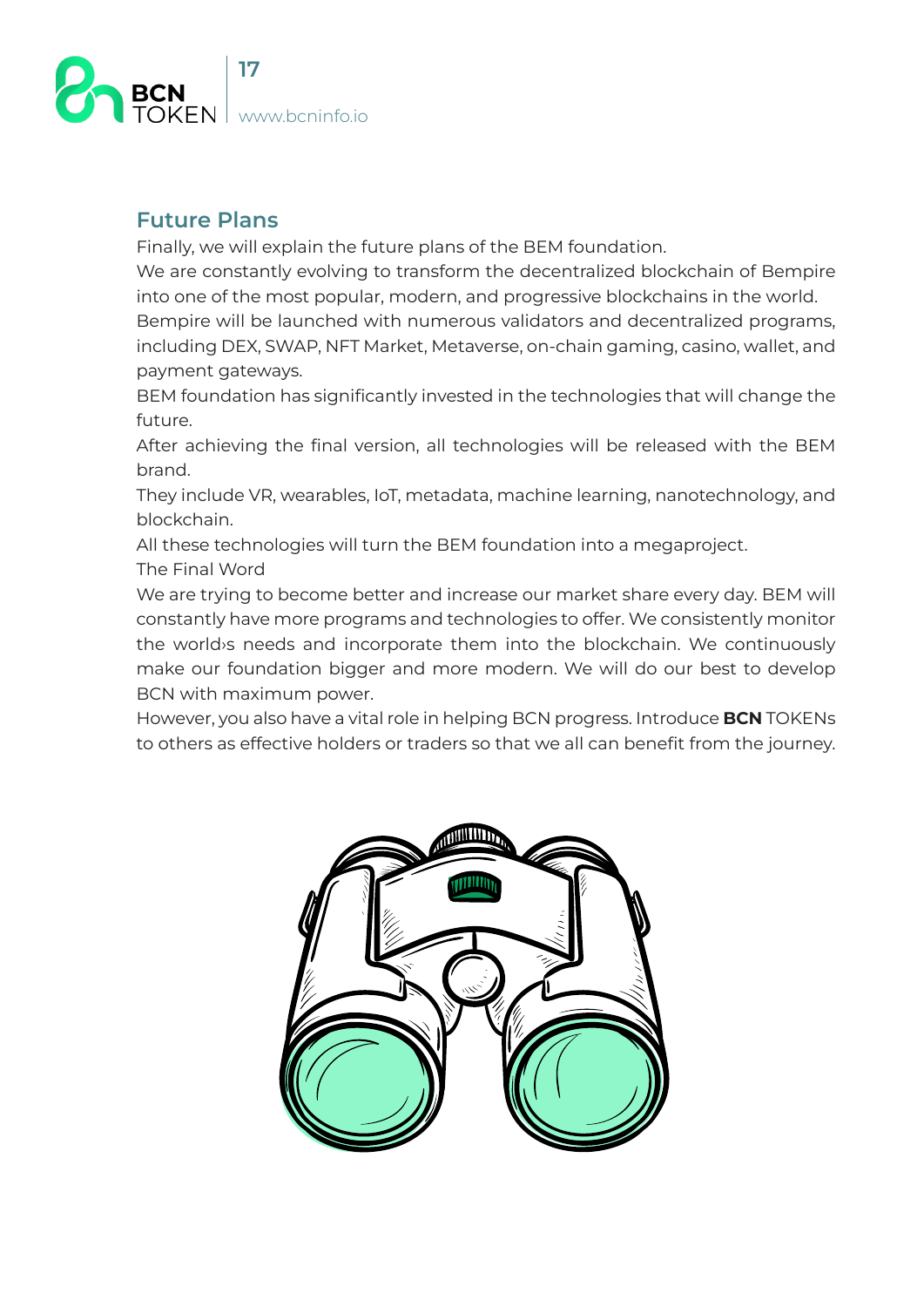<span id="page-17-0"></span>

## **Road Map**

|                          | <b>SUBJECT</b>                      | <b>DATE</b>      | <b>DESCRIPTION</b>                                                                             |
|--------------------------|-------------------------------------|------------------|------------------------------------------------------------------------------------------------|
| $\overline{\phantom{a}}$ | Team development                    | April 2021       |                                                                                                |
| $\overline{2}$           | Smart contract                      | May 2021         |                                                                                                |
| $\overline{3}$           | Development & Audit                 | 6 July 2021      | Contract address:<br>TAoA331n3iKDkR62kAZ4 H2n3vNL7y3d8x9                                       |
| 4                        | Regular sales                       | <b>July 2021</b> |                                                                                                |
| 5                        | Start project                       | <b>July 2021</b> | BemChain project                                                                               |
| 6                        | Start distribution                  | 7/July/2021      | First TNX hash sales:<br>49475028efa075cd8a1a 88842092d7d5a1bc<br>7b131dbb08edb4367c80d235ae61 |
| 7                        | End of distribution                 | 6/Feb/2022       |                                                                                                |
| 8                        | Sunswap listing                     | 7/Feb/2022       | Contract address:                                                                              |
|                          |                                     |                  | TTuexAJ37d8z7Urlva YbpiNxnzZNRNVH3V                                                            |
| $9$                      | BemChain (phase 2)                  | Feb 2022         | Sale TIM Token with BCN                                                                        |
|                          |                                     |                  | 5bf2e6b5d96cbf7874d9366c                                                                       |
|                          |                                     |                  | 0961492364d598dc787a                                                                           |
|                          |                                     |                  | 2892e04720fbd1492284                                                                           |
| 10                       | Website Update                      | May 2022         |                                                                                                |
| 11                       | Whitepaper & Roadmap                | May 2022         |                                                                                                |
|                          | Update                              |                  |                                                                                                |
| 12                       | Airdrop project                     | May 2022         | $\overline{\phantom{0}}$                                                                       |
| 13                       | Lottery project                     | <b>June 2022</b> | $\overline{\phantom{a}}$                                                                       |
| 14                       | Exchange listing                    | June 2022        | $\overline{\phantom{a}}$                                                                       |
| 15                       | Coinmarketcap                       | <b>June 2022</b> |                                                                                                |
| 16                       | Staking project                     | <b>July 2022</b> | $\overline{\phantom{a}}$                                                                       |
| 17                       | Add in payment                      | <b>July 2022</b> |                                                                                                |
| 18                       | Exchange listing                    | <b>July 2022</b> | $\overline{a}$                                                                                 |
| 19                       | Games project                       | <b>Aug 2022</b>  |                                                                                                |
| 20                       | Tradingview                         | Aug 2022         | $\overline{\phantom{a}}$                                                                       |
| 21                       | Exchange listing                    | Sep 2022         |                                                                                                |
| 22                       | <b>BEMEX</b>                        | Oct 2022         | $\overline{\phantom{a}}$                                                                       |
| 23                       | Further development<br>rescheduling | <b>Nov 2022</b>  |                                                                                                |
| 24                       | Metaverse project                   | Feb 2024         |                                                                                                |